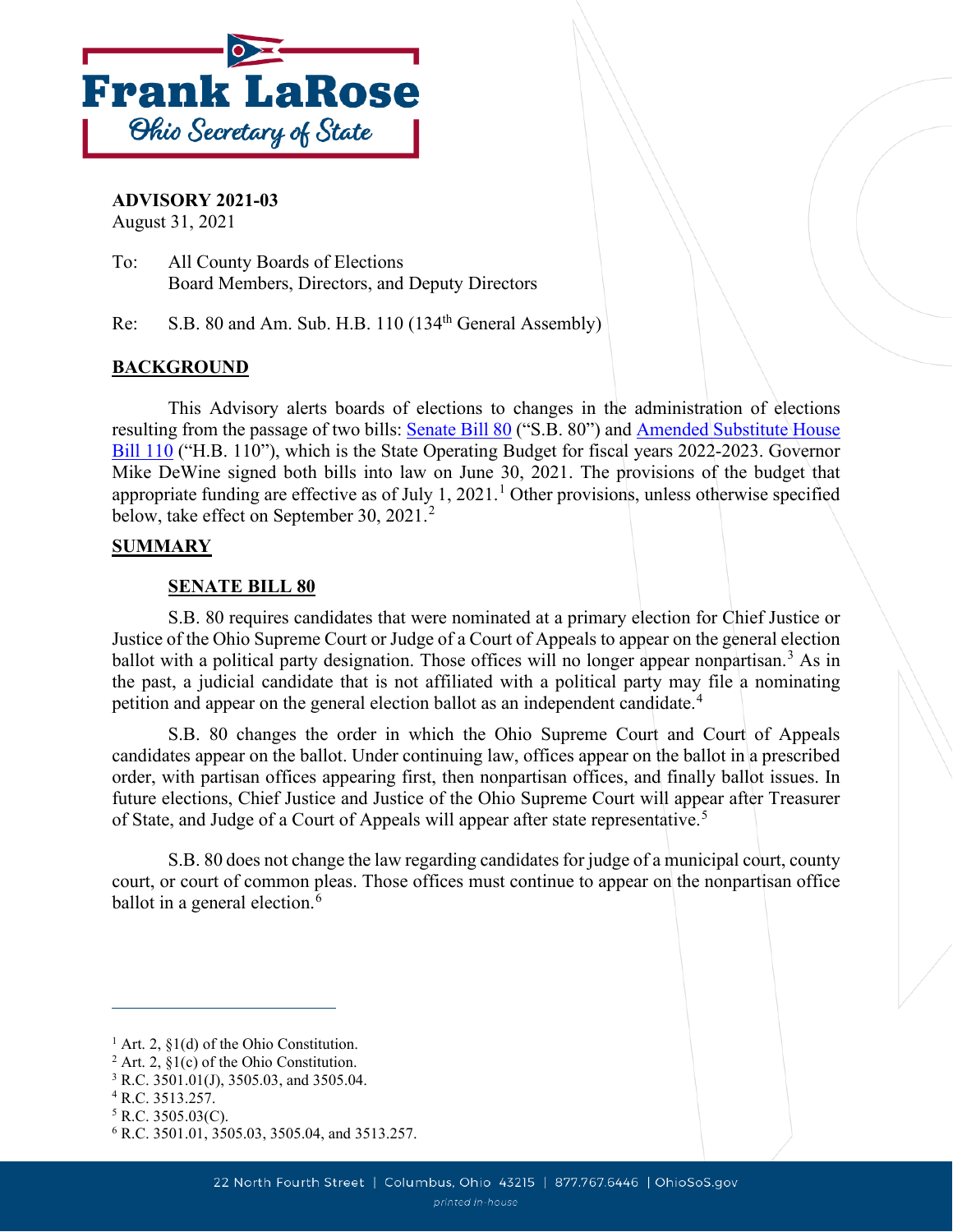# **AMENDED SUBSTITUTE HOUSE BILL 110**

#### *Bulk Purchasing Program*

H.B. 110 allows boards of elections to participate in Department of Administrative Services ("DAS") contracts for the purchase of supplies and services if DAS has authorized their county to participate in those contracts. A board may participate under the same terms and conditions that apply to the county. Previously, a board of elections could participate by applying separately to DAS and paying a fee for its own membership, rather than participating through the county's membership.<sup>[7](#page-1-0)</sup> H.B. 110 also clarifies that a board of elections may choose to purchase election supplies through DAS, any bulk purchasing program administered by the Secretary of State, or by other means.<sup>[8](#page-1-1)</sup>

### *Emergency and Police Services Combined Levy*

H.B. 110 authorizes a municipal corporation or township to permanently impose, with voter approval, a combined levy for fire and emergency medical services ("EMS") and police services.<sup>[9](#page-1-2)</sup> This change applies to property tax questions considered at any election held on or after January 8, 2022 – the [10](#page-1-3)0<sup>th</sup> day after the act's 90-day effective date.<sup>10</sup> Previously, the combined levy was limited to a five-year term, but a levy for either fire and EMS or police services could be permanent (i.e., levied for a "continuing period of time").

Under continuing law, a municipal corporation or township may adopt a resolution to terminate or decrease a fire and EMS or police services levy if the tax is no longer necessary or the amount levied is more than needed. H.B. 110 extends this authority to terminate or decrease a levy to include an emergency and police services combined levy.<sup>[11](#page-1-4)</sup>

All counties will be notified via email when an updated version of [the Ohio Questions and](https://www.ohiosos.gov/globalassets/elections/eoresources/general/questionsandissues.pdf)  [Issues Handbook](https://www.ohiosos.gov/globalassets/elections/eoresources/general/questionsandissues.pdf) is available.

### *Court Settlements that Conflict with the Revised Code*

H.B. 110 specifies that in any civil action in a state or federal court, no public official has authority to compromise or settle the action, consent to any condition, or agree to any order in connection with the case if the compromise, settlement, condition, or order nullifies, suspends, enjoins, alters, or conflicts with the Revised Code. Any such compromise, settlement, condition, or order is void and has no legal effect. In other words, this provision prohibits a public official or the official's attorney, in the course of a lawsuit, from entering into an agreement not to enforce a provision of the Revised Code or to act contrary to the Revised Code.<sup>[12](#page-1-5)</sup>

In the context of the provision described above, H.B. 110 defines "public official" as any elected or appointed officer, employee, or agent of the state or any political subdivision, board,

<span id="page-1-0"></span> $7$  R.C. 125.04(B)(3).

<span id="page-1-1"></span><sup>8</sup> R.C. 3501.302.

<span id="page-1-2"></span> $9$  R.C. 5705.19(JJ)

<span id="page-1-3"></span><sup>&</sup>lt;sup>10</sup> Section 803.90.  $11$  R.C. 5705.19.

<span id="page-1-5"></span><span id="page-1-4"></span>

 $12$  R.C. 9.58(B) and (C).